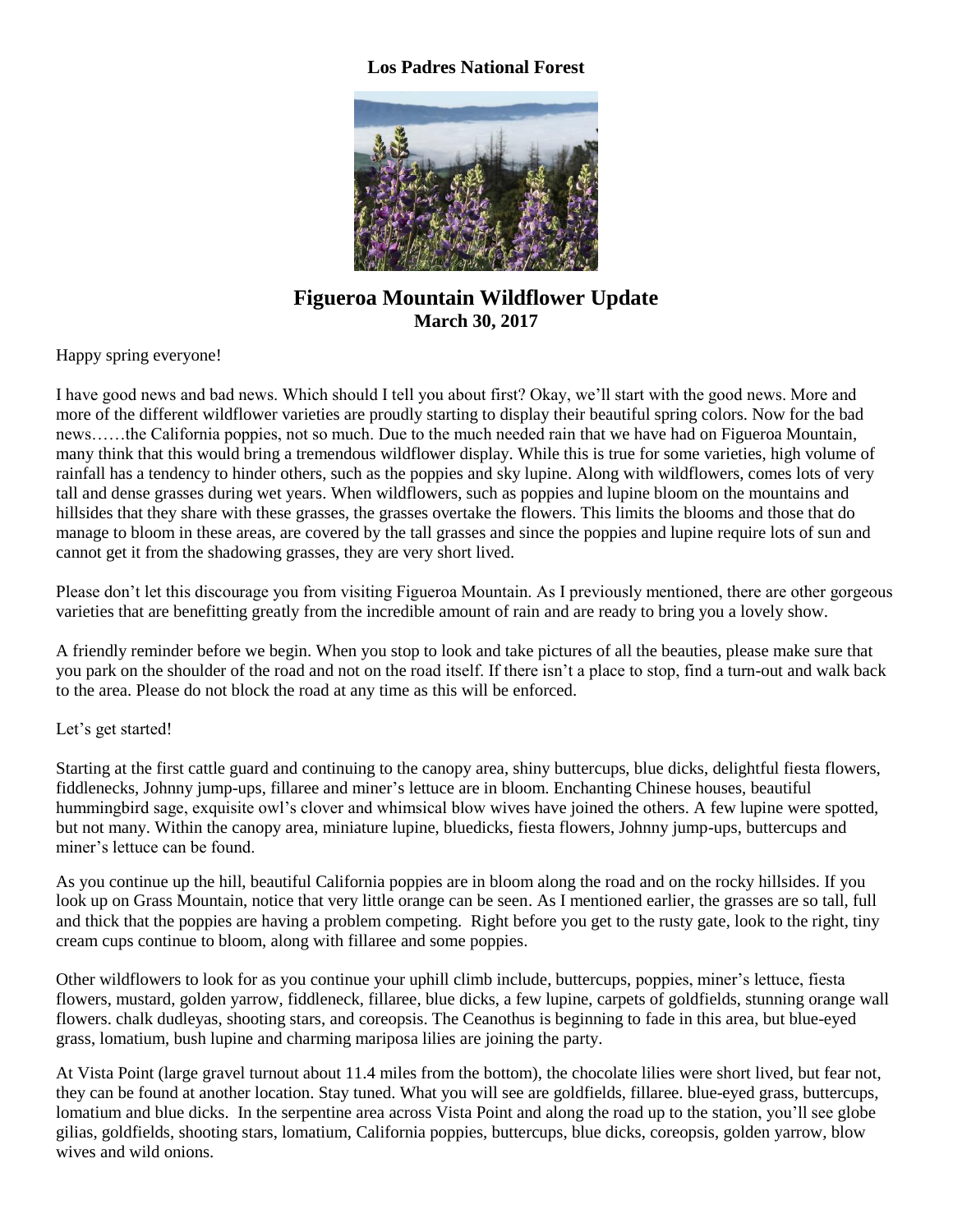As you pass the station, the fields of shooting stars can still be seen, ranging in color from deep magenta to purple to the occasional white blooms. Buttercups and bush lupine can also be spotted here.

In the field to the right, before Tunnell Ranch Road, look for poppies, wall flowers and buttercups.

About a half mile further, on the infamous poppy hillside, the poppies and lupine are being taken over by a fast growing, introduced grass type weed known as golden top grass. While there are still poppies and lupine, they are going fast. While the poppies and sky lupine might not be doing well in this area, the bush lupine is stunning and getting even more so day by day. They can be seen along the road, as well as on the rocky hillsides. Don't forget to stop and smell these beauties. Their aroma is quite breathtaking. As you continue past the closed Lookout Road, look for California poppies, sky lupine and globe gilias

Continuing on Figueroa Mountain Road to the Davy Brown trailhead, poppies, Ceanothus, sky lupine, and purple nightshades can be found.

About one half mile further, beautiful shooting stars, lomatium and buttercups continue to show off. About ¼ mile further, in the fields adjacent to the large dirt turnout on the left, lovely chocolate lilies are scattered throughout and continue along the surrounding areas. Other flowers sharing these fields include, shooting stars, buttercups and lomatium. As you continue on Figueroa Mountain Road, look for goldfields, tidy tips, fillaree, sky lupine, golden yarrow and delightful red Indian paintbrush along the rocky areas.

Just beyond the gate at the entrance of Ranger Peak, look at the grassy area on the right and see adorable baby blue eyes peaking at you. As you continue going up the hill to Ranger Peak, more baby blue eyes are present.

From Ranger Peak to Cachuma Saddle, the beauties along this stretch are getting ready to impress you. Check out the bush poppies, California poppies, bush lupine, wild canyon peas, golden yarrow, and Indian paintbrush. The bush lupine is really beginning to put on a show as there are areas along this stretch that the bush lupine line the road on both sides. Within the next couple of weeks, they should be in full bloom and looking spectacular.

Sunset Valley refuses to be left behind. As you turn on Sunset Valley, look for fillaree, yellow poppies, popcorn flower, blue dicks, Ceanothus and purple nightshade. As you start going down the hill towards Davy Brown, the bush poppies are painting the hilltops in yellow. Along this stretch, you will find stinging lupine (so tempting to want to touch, but don't or you'll be sorry….ouch!), chia, prickly phlox, wild cucumber, Mexican elderberry, morning glories, milk thistle, clematis and globe gilias. From the Davy Brown Campground to NIRA Campground, you will see more yellow poppies, chia, sweet baby blue eyes and gorgeous Nuttles Larkspur, sky lupine, buttercups, coreopsis, morning glories, Chinese houses, bush poppies, prickly phlox and blue dicks.

When you return from Sunset Valley (since it dead ends at NIRA Campground) and come to the intersection of Sunset Valley Road/Happy Canyon Road and Figueroa Mountain Road, you will have to decide which direction to go. Because of the damage incurred to the dirt section of Happy Canyon Road by the heavy rains, it is recommended that only high clearance vehicles exit the mountain through Happy Canyon Road. People in low clearance vehicles are advised to turn around and exit the mountain via Figueroa Mountain Road.

If you choose to exit through Happy Canyon Road, look for stinging lupine on the disturbed, gravel hillsides on the left, along with purple nightshade. Also, making their presence, are poppies, royal lupine, purple sage, blue dicks, clematis, bush poppies, mustard, fiddleneck, vetch, bush lupine, fiesta flowers, canyon peas, prickly phlox, wild cucumber, Indian paintbrush, coreopsis, globe gilias, goldfields and mariposa lilies. As you pass the shooting area and start your descend down the hill, more mariposa lilies can be seen, along with poppies, Mexican elderberry, lomatium, shooting stars, morning glories, buttercups, Johnny jump-ups, fairy lanterns and blow wives.

I realize that everyone is wondering when the road will be fixed. Unfortunately, the answer is not a simple one. With the amount of damage that occurred forest wide to numerous roads due to the massive winter storms, it is very difficult to say when this road will be fixed. We apologize for any inconvenience. However, while this section might not be passable to many, keep in mind that the Figueroa side of the mountain will have other displays in the upcoming weeks.